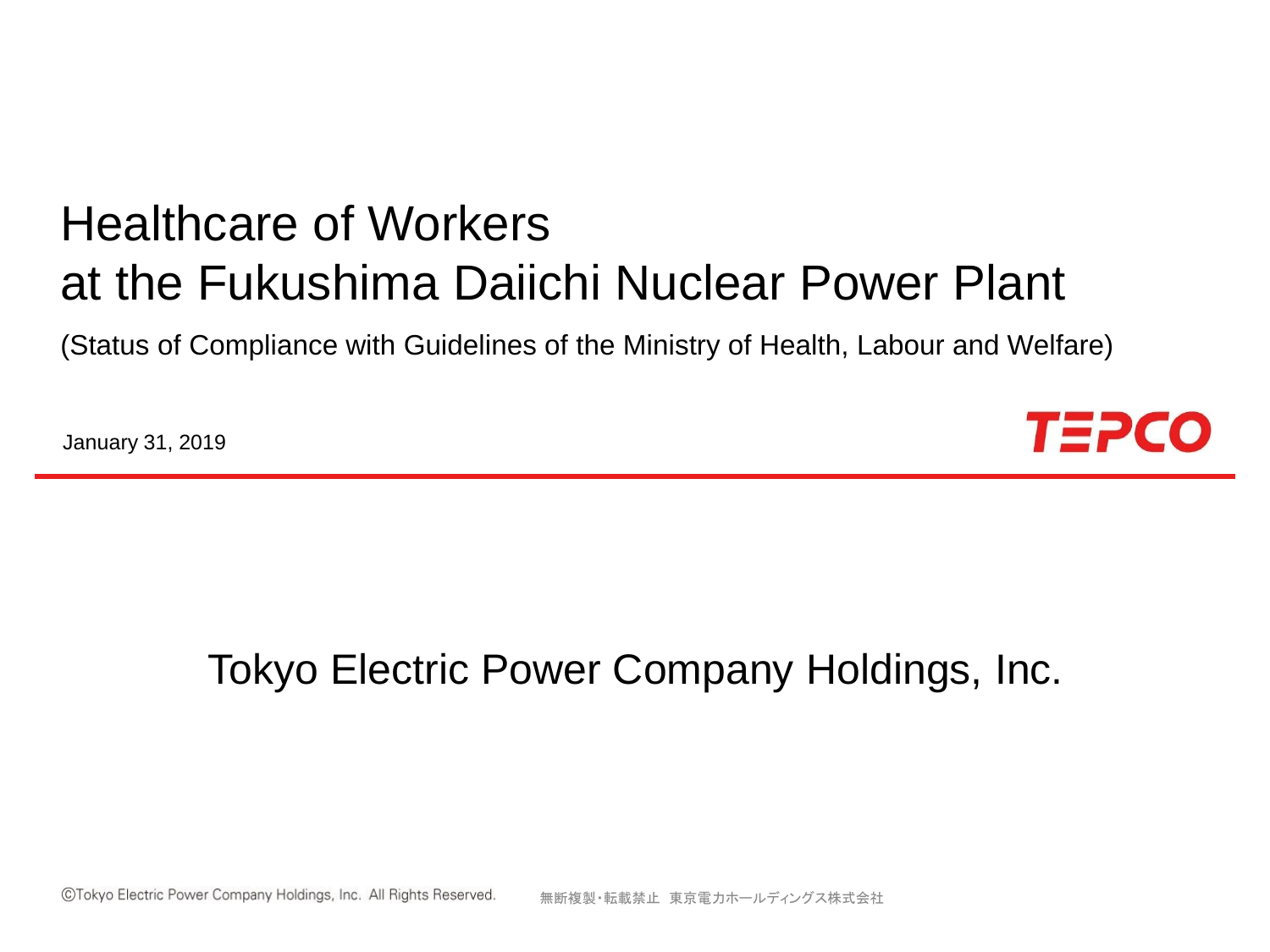

#### **As measures for the healthcare of the workers at the Fukushima Daiichi Nuclear Power Plant, the primary contractors and TEPCO have established and are using a system to address the following workers.**

- Target: Workers who have been determined through medical examinations to **"require thorough examinations," "require medical treatment," or "require continued medical treatment." \*1**
- Purpose: Ensuring that the above workers **have consulted a doctor and, as needed, have been subject to appropriate work-related relief measures.**

\*1 Applicable laws and regulations require that radiation workers should receive medical examinations before they start working as radiation workers and subsequently twice a year. Each determination of the above is based on the results of these medical examinations.

<Background>

- As a response to the guidelines of the Ministry of Health, Labour and Welfare, we started to use the system in July/August 2016 (partially in August), with assistance from the primary contractors and using the specific goals and guidance provided by the University of Occupational and Environmental Health, Japan.
- For the time being, the status of health management will be checked based on quarterly reports from each primary contractor.

(Starting with the 2nd quarter of FY 2016, the status of health management has been reported at meetings by the office for meetings of the team for addressing decommissioning and contaminated water issues.)

• **This report contains information about the health management status in the 2nd quarter of FY 2018 covering the medical examinations for July–September) and about the follow-up statuses in the 1st quarter** 

**and earlier.** ⇒ The summary is shown on pages 2 and 3.

**[Specific Goals]** 

TEPCO and the primary contractors must ensure that the workers of the relevant subcontractors:

- 1) Receive necessary medical examinations on a periodic basis;
- 2) Consult a doctor if they have been determined through a medical examination to require medical treatment or a thorough examination;
- 3) Continue to receive necessary medical treatment at least while working at the site of the Fukushima Daiichi Nuclear Power Plant if they have been determined by a doctor to require medical treatment;
- 4) Are treated according to necessary actions including appropriate work-related relief measures based on the results of periodic medical examinations; and/or
- 5) Are subject to appropriate work-related relief measures, with their implementation status being continuously checked and the measures being continuously reviewed.

©Tokyo Electric Power Company Holdings, Inc. All Rights Reserved.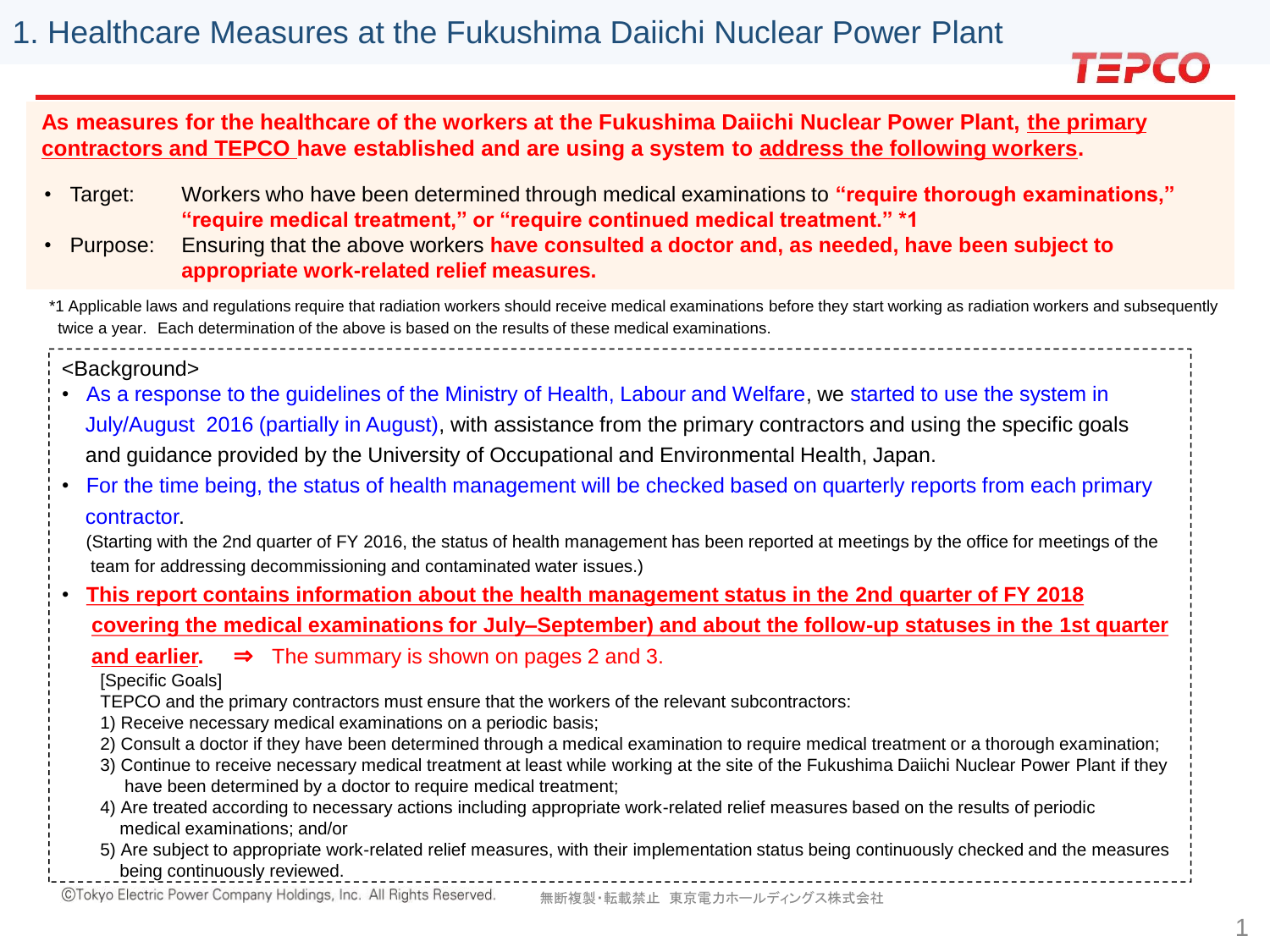#### 2. Results: Summarizing the Status of Management for Medical Examinations in the 2nd Quarter TEPCO

#### **Results: summarizing the status of management for medical examinations conducted in the 2nd quarter (July–September)**

**(1) The workers' reception of medical examinations and the results** [No. of offices covered: 55 (primary contractors: 52)]

• A total of 3,458 workers received medical examinations during the period, **and 164 workers (5% of all workers) were determined to "require thorough examinations".** (747 workers (22% of all workers) were determined to "require thorough examinations," "require medical treatment," or "require continued medical treatment.")

#### **(2) Status of those determined to "require thorough examinations"**

- The reports from the primary contractors indicated that 63% of the workers had already received thorough examinations and had been subject to appropriate work-related relief measures by the companies, as needed (A); if those who were expected to be subject to appropriate measures soon (B) were included, the achievement rate was 96%.
- All contractors are appropriately implementing the guidance and management under the established system.
- 4% of the workers concerned replied that they had not received medical examinations after they had been given guidance (C). Their subsequent statuses will be checked through the next reports for the 3rd quarter of FY2018.

| Number of workers determined to "require thorough examinations": 164     |     |
|--------------------------------------------------------------------------|-----|
| Status <sup>1</sup>                                                      |     |
| A (workers have received thorough exams and, as necessary, the companies | 104 |
| have applied appropriate work-related relief measures to the workers)    |     |
| $\frac{1}{2}$ B (Workers are undergoing examinations)                    | 54  |
| C (Workers have not yet received thorough exams after guidance)          | 6.  |
|                                                                          |     |

⇒ The primary contractors are appropriately reporting the statuses, indicating that the systems built by them are effectively functioning, and are even able to identify how the workers are addressed by the relevant subcontractors.



Note: The numbers of workers indicated are simple sums of those reported from each company. Some workers may have been counted more than once if they were relocated or if the system counted workers on a per medical examination category. The same applies to the figures on the next page.